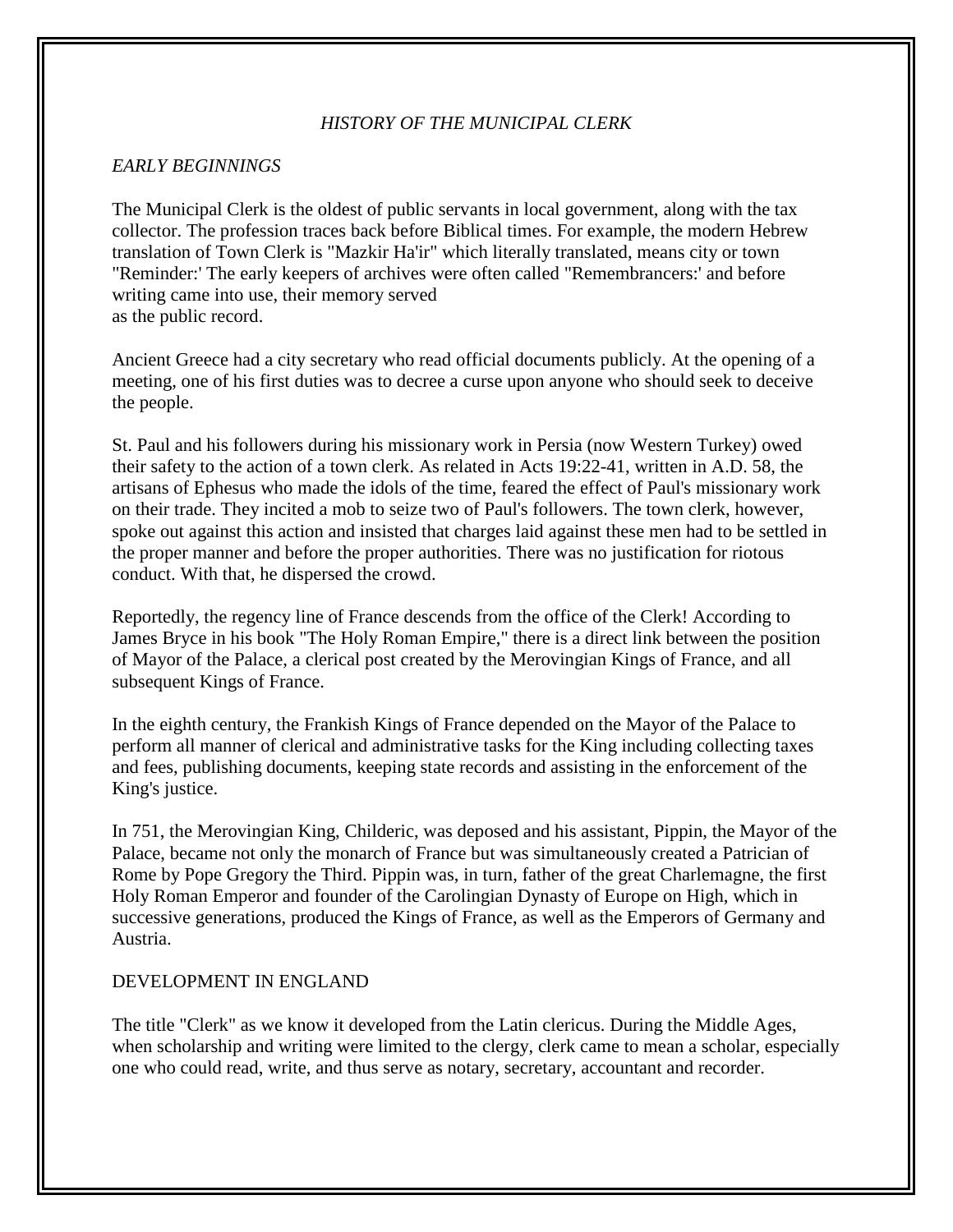In ancient England, the township (surrounded by its hedge or "tun") and the borough (an outpost fortified with a wall) developed a strong system of democratic local government. And one of the first officials these freemen elected was the "Clarke."'

The beginning of the office of city clerk in England can be traced back to 1272 A.D. in the history of the Corporation of Old London. The "Remembrancer" was called upon to remind the councilors (members of the council) what had transpired at their previous meetings, since the meeting of the early councils were not recorded in written minutes.

In 1354, the Mayor of Nottingham appointed the Clarke and provided for his remuneration. In 1439, Symkyn Birches was awarded the office of "Toun Clerk" in another community for the rest of his life. In 1477 Thomas Carton, a town clerk, was the first English printer, and served as diplomat for the King. In 1485, Nicholas Lancaster, the Clarke, became Mayor of York.

In the 1500's in England, there were not only the 'Town Clarke" but also the "Clerc Comptroller of the King's Honorable Household. In 1603, there was a "Clarke General of the Armie." Indeed, King Henry the Eighth had a "Clarke of the Spicery" and King Charles had his "Clarke of the Robes."

Perhaps the strongest statement of the unique position occupied by the Municipal Clerk is by an English Court in the Middle Ages ruling in the case, Hurle-Hobbs ex parte Riley and another. Concerning this case, Chief Justice Lord Caldecote, observed:

"The office of town clerk is an important part of the machinery of local government. He may be said to stand between the local Council and the ratepayers. He is there to assist by his advice and action the conduct of public affairs in the borough and, if there is a disposition on the part of the council, still more on the part of any member of the council, to ride roughshod over his opinions, the question must at once arise as to whether it is not his duty forthwith to resign his office or, at any rate, to do what he thinks right and await the consequences."

# COLONIAL DEVELOPMENT

When the early colonists came to America they set up forms of local government to which they had been accustomed, and the office of clerk was one of the first to be established. When the colonists first settled in Plymouth, Massachusetts, they quickly appointed a person to act as recorder. That person kept all the vital records for birth, marriages and deaths for the church, as well as various other records of appointments, deeds, meetings, and the election of officers at the annual town meeting.

Indeed, in Massachusetts, the town clerk was one of the earliest offices established in colonial towns. The settlers were well aware of the importance of keeping accurate written records of their agreements and actions including grants of land, regulations governing animals, the collection of taxes and the expenditure of town funds.

The person given the responsibility for recording these orders was also often given other duties, such as sweeping the meeting-house and selling the seats, ringing the bell, and paying the bounty for jays and blackbirds whose heads were presented to him by the citizens. By the middle of the